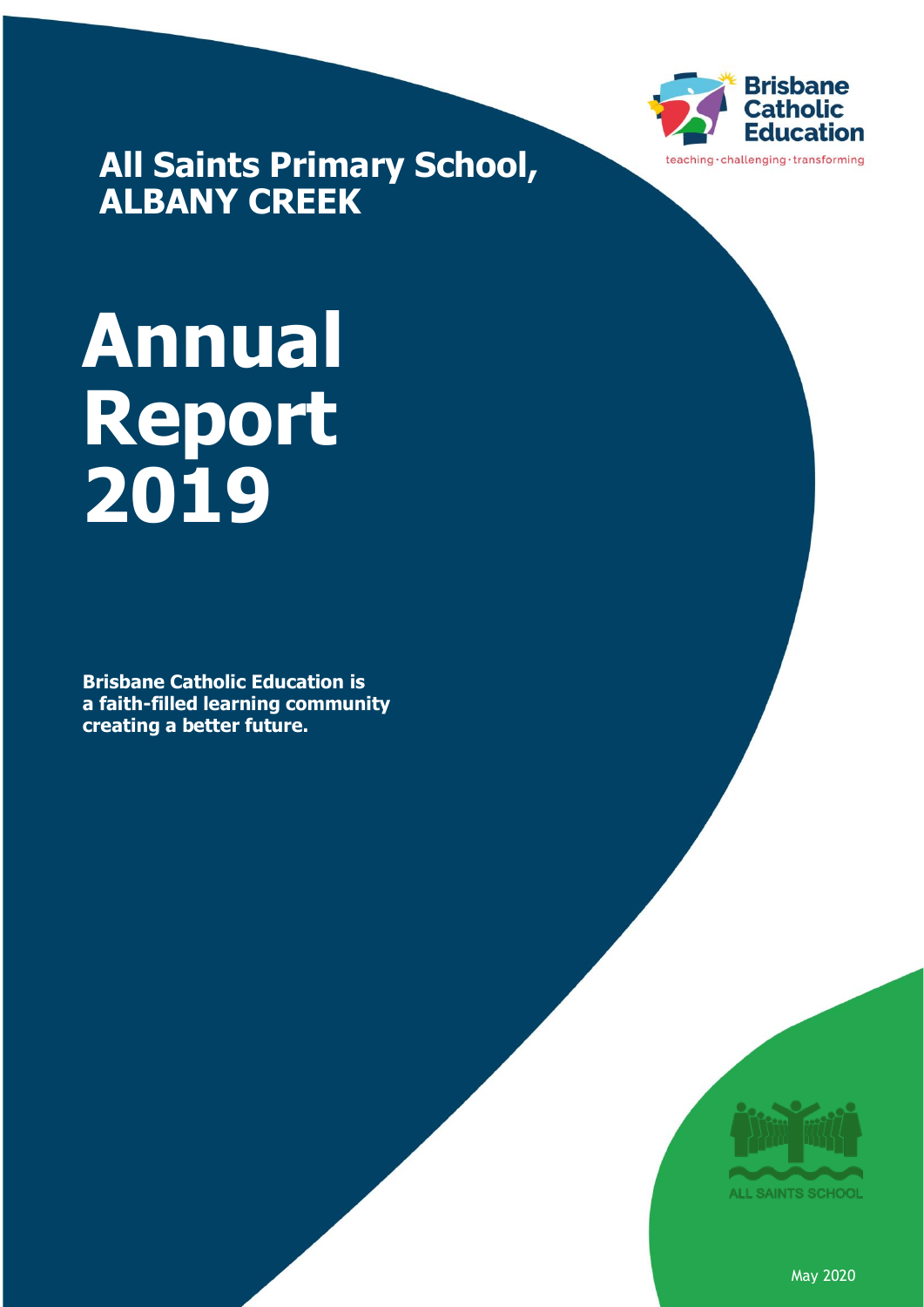# Contact information

| <b>School</b>         | All Saints Primary School                   |
|-----------------------|---------------------------------------------|
| <b>Postal address</b> | 4 Faheys Road East, ALBANY CREEK, QLD, 4035 |
| <b>Phone</b>          | $(07)$ 3325 6900                            |
| <b>Email</b>          | palbanycreek@bne.catholic.edu.au            |
| <b>School website</b> | www.allsaints.gld.edu.au                    |
| <b>Contact Person</b> | Roycelyn Wilden - Principal                 |

# **Principal's foreword**

The 2019 Annual Report presents information for reporting requirements and informs the wider community of our school's operations and achievements through the year. The report includes information on the school's profile, curriculum delivery, social climate, school funding, workforce composition and student performance.

#### **School progress towards its goals in 2019**

All Saints Parish School was successful in achieving each goal most successfully. In regard to monitored data teachers become most proficient in recognising the importance of this data in determining their next area of planning. We have moved the goal to familiarisation and incorporation of Office 365 suite into 2020. Our PB4L committee was most successful in collaborating with staff in developing a behaviour matrix. All staff owned and are successful in ensuring its authenticity

| <b>Goal</b>                                                                                                                                                                                                                | <b>Progress</b> |
|----------------------------------------------------------------------------------------------------------------------------------------------------------------------------------------------------------------------------|-----------------|
| Writing: By the end of 2019 85% of students in Years 3 to 6 will achieve in<br>the target zone on the writing analysis assessment tool through explicit<br>targeted instruction.                                           | Achieved        |
| Reading: By the end of 2019 85% of students in Prep to Year 2 will achieve<br>in the target zone on the PM Benchmark through explicit targeted instruction.                                                                | Achieved        |
| By the end of 2019, a Catholic perspective is explored through Catholic Social<br>Teaching as it relates to learning areas such as HASS, moving the focus from<br>Values Education into a transformed recontextualisation. | Achieved        |
| By the end of 2019 a Catholic perspective will be integrated and embedded in<br>the teaching and planning of the relationships and sexuality focus area of the<br>Health curriculum.                                       | Achieved        |
| By the end of 2019, we will have developed a behaviour matrix based on the<br>principles of PB4L                                                                                                                           | Achieved        |
| By the end of 2019 staff will be more familiar with the Office 365 suite and<br>its incorporation into teaching and learning and management of student<br>data.                                                            | Not Achieved    |

#### **Future outlook**

The explicit improvement agenda for 2020 will focus on gaining improvements in:

Strong Catholic identity

• By the end of 2020, we will have developed a scope and sequence detailing the integration of Catholic Social Teaching in areas of the curriculum across Prep to Year 6.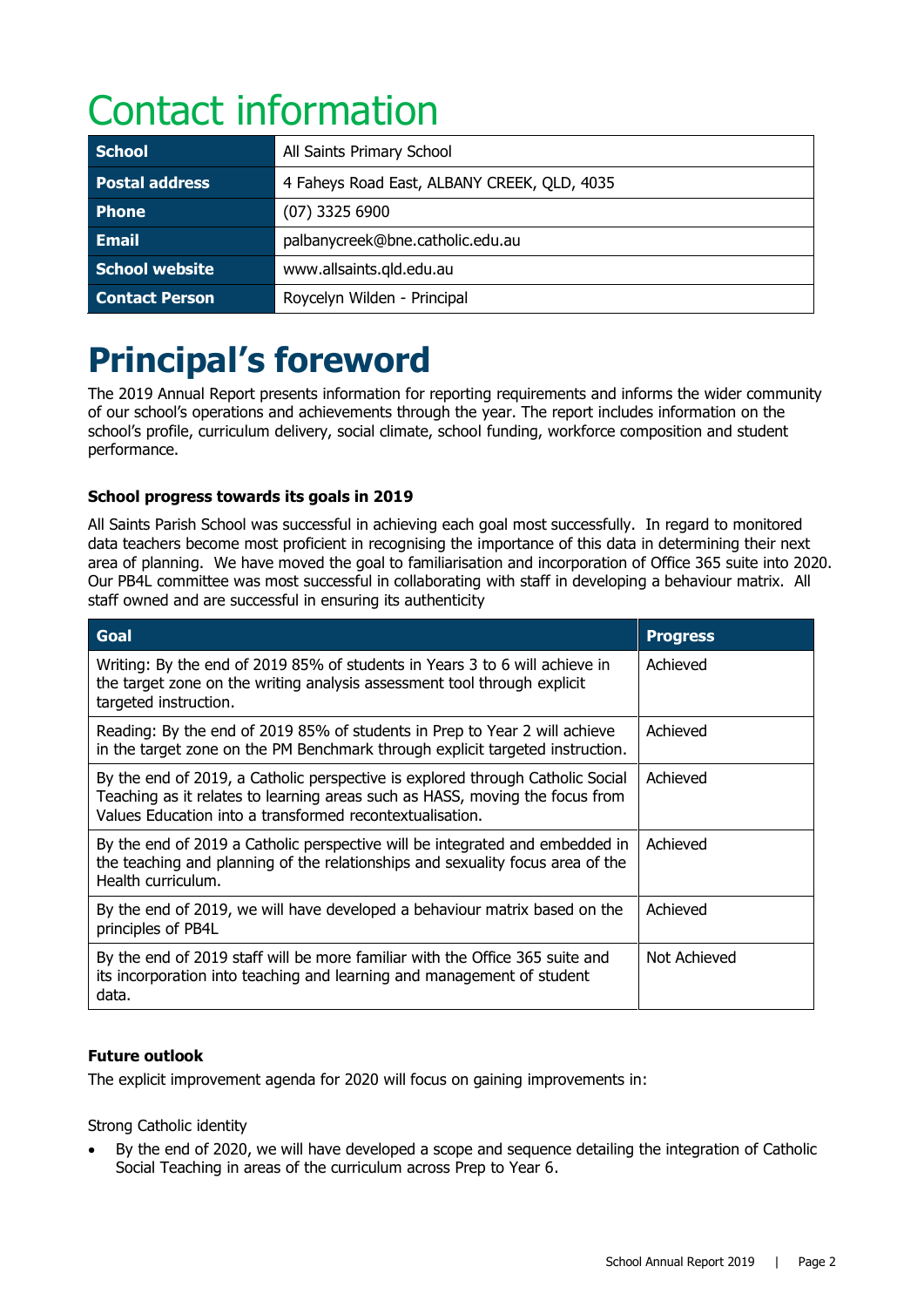Excellent learning and teaching

- By the end of 2020, we will have engaged in emerging focus professional development packages (Trusting the count, Real World Problem Solving and Data Analysis in Maths) and introduced trusting the count data collection for P-2.
- By the end of Semester One, we will have engaged in the Digital Skills project to enhance each teacher's ability to use the digital platforms of the school (eg. portal, browsing).
- By the end of 2020, 95% of students in Prep to Year 2 will reach the BCE targets for reading.
- By the end of 2020, we will enhance student learning through the use of digital technologies in the classroom, thereby integrating the ICT capability across learning areas.
- By the end of 2020, embed the PB4L matrix and build the tier 2 processes and strategies in our school PB4L so that there is consistency across the school.
- By the end of 2020, we will have established practices for teachers to observe and work within and across classrooms, so that our practice is shared.

Building a sustainable future

- During 2020, we will nurture a professional workforce by continuing to build through effective teams, so that a thriving culture of collaboration is created.
- By the end of 2020, we will enrich clearly defined lines of communication so that we cultivate deeper partnerships between school and family.
- By the end of 2020, we will have identified programs which support the wellbeing of staff and students so that a supportive school culture is sustained.

## **Our school at a glance**

#### **School profile**

All Saints Primary School is a Catholic school administered through Catholic Education Archdiocese of Brisbane.

**Coeducational or single sex:** Coeducational

Year levels offered in 2019: Primary

#### **Student enrolments for this school:**

|      | <b>Total</b> | <b>Girls</b> | <b>Boys</b> | <b>Aboriginal and</b><br><b>Torres Strait</b><br><b>Islander students</b> |
|------|--------------|--------------|-------------|---------------------------------------------------------------------------|
| 2019 | 631          | 336          | 295         | ے                                                                         |

Student counts are based on the Census (August) enrolment collection.

#### **Characteristics of the student body**

All Saints Parish School was established in 1989 to provide a high quality education to students in Albany Creek, Eatons Hill and surrounding areas. Growing to a mid sized school of approximately 640. We provide a most comprehensive curriculum ensuring the best in academic outcomes whilst always ensuring the wellbeing and faith formation of every child in our care. We have 26 classes with numbers capped at 28.

#### **Curriculum delivery**

#### **Approach to curriculum delivery**

We continue to be guided by the Brisbane Catholic Education Model of Pedagogy. Our school employs two Primary Learning Leaders who meet with teachers on a 3 week cycle to review learning, respond to data and plan for differentiated student learning.

#### **Co-curricular activities**

All Saints Parish School offers a number of extra curricula activities:

Extension in Maths, Science and English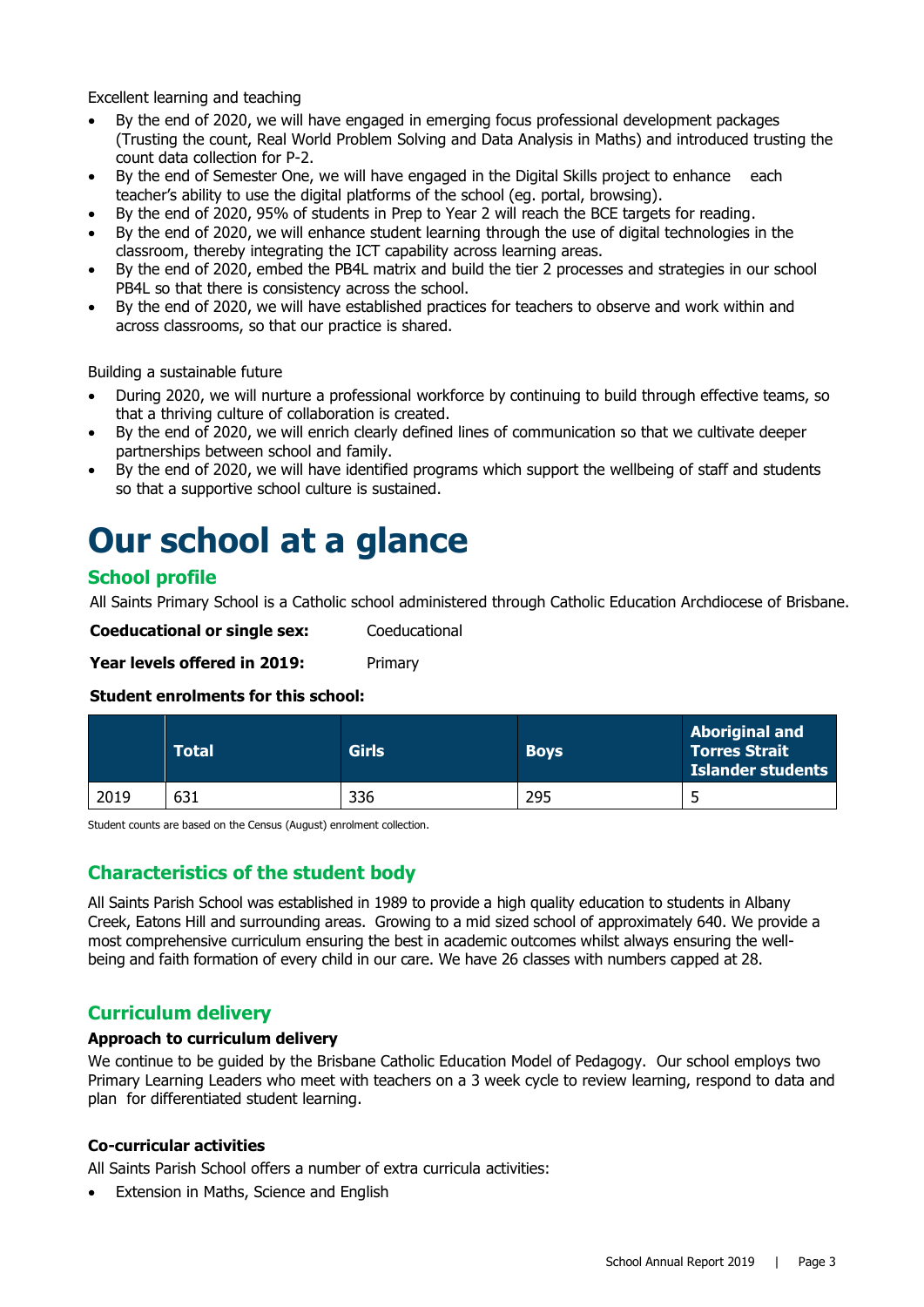- Sport interschool representative
- Dance Fever; Well-being Programs
- Choirs and Bands
- Instrumental Music
- Chess and Robotics.

#### **How information and communication technologies are used to assist learning**

All teachers and designated school officers are trained in the Office 365 suite and its incorporation into teaching and learning and management of student data. The school is well resourced with technology with a 1-1 device program in years 5 and 6 and in each classroom P-4, a device is shared between two people. All teachers use Apple TVs. Staff and years 4-6 are very competent in the use of Teams. All staff use a class Blog to connect with parents and carers via the school parent portal. Our Learning Support Program uses technology to support children's learning needs.

#### **Social climate**

#### **Overview**

A spirit of collaboration and cooperation is the hallmark of our school climate at All Saints Parish School. Parents are regularly consulted about major school changes through surveys and meetings. An older/younger students' buddy system exists to nurture student to student relationships. New staff are supported by a staff buddy. Each class has a parent contact to facilitate the important social connection between parents.

All Saints does not tolerate any form of bullying. The school has developed a policy to reflect this stance. The introduction of PB4L has been most successful in making visible the All Saints Walk in Love where we respect, act responsibly, learn together and keep safe.

|  |  |  | <b>BCE Listens Survey - Parent satisfaction</b> |
|--|--|--|-------------------------------------------------|
|--|--|--|-------------------------------------------------|

| <b>Performance measure</b>                                                                                           |       |
|----------------------------------------------------------------------------------------------------------------------|-------|
| Percentage of parents/carers who agree# that:                                                                        | 2018  |
| This school helps my child to develop their relationship with God                                                    | 98.1% |
| My child is encouraged to participate in spiritual and religious activities and<br>projects outside of the classroom | 85.4% |
| Religious Education at this school is comprehensive and engaging                                                     | 95.9% |
| I see school staff practising the values and beliefs of the school                                                   | 94.2% |
| This school looks for ways to improve                                                                                | 84.4% |
| The school is well managed                                                                                           | 88.1% |
| My child is making good progress at this school                                                                      | 87.4% |
| This school is a safe place for my child                                                                             | 96.2% |
| This school helps students respect the needs of others                                                               | 86.5% |
| Teachers and staff are caring and supportive                                                                         | 95.0% |
| Teachers at this school expect my child to do their best                                                             | 93.9% |
| Teachers and staff relate to students as individuals                                                                 | 94.3% |
| The teachers help my child to be responsible for their own learning                                                  | 90.1% |
| My child is motivated to learn at this school                                                                        | 90.2% |
| I can talk to my child's teachers about my concerns                                                                  | 93.2% |
| This school offers me opportunities to get involved in my child's education                                          | 85.1% |
| My child's learning needs are being met at this school                                                               | 82.1% |
| I am happy with my decision to send my child to this school                                                          | 86.7% |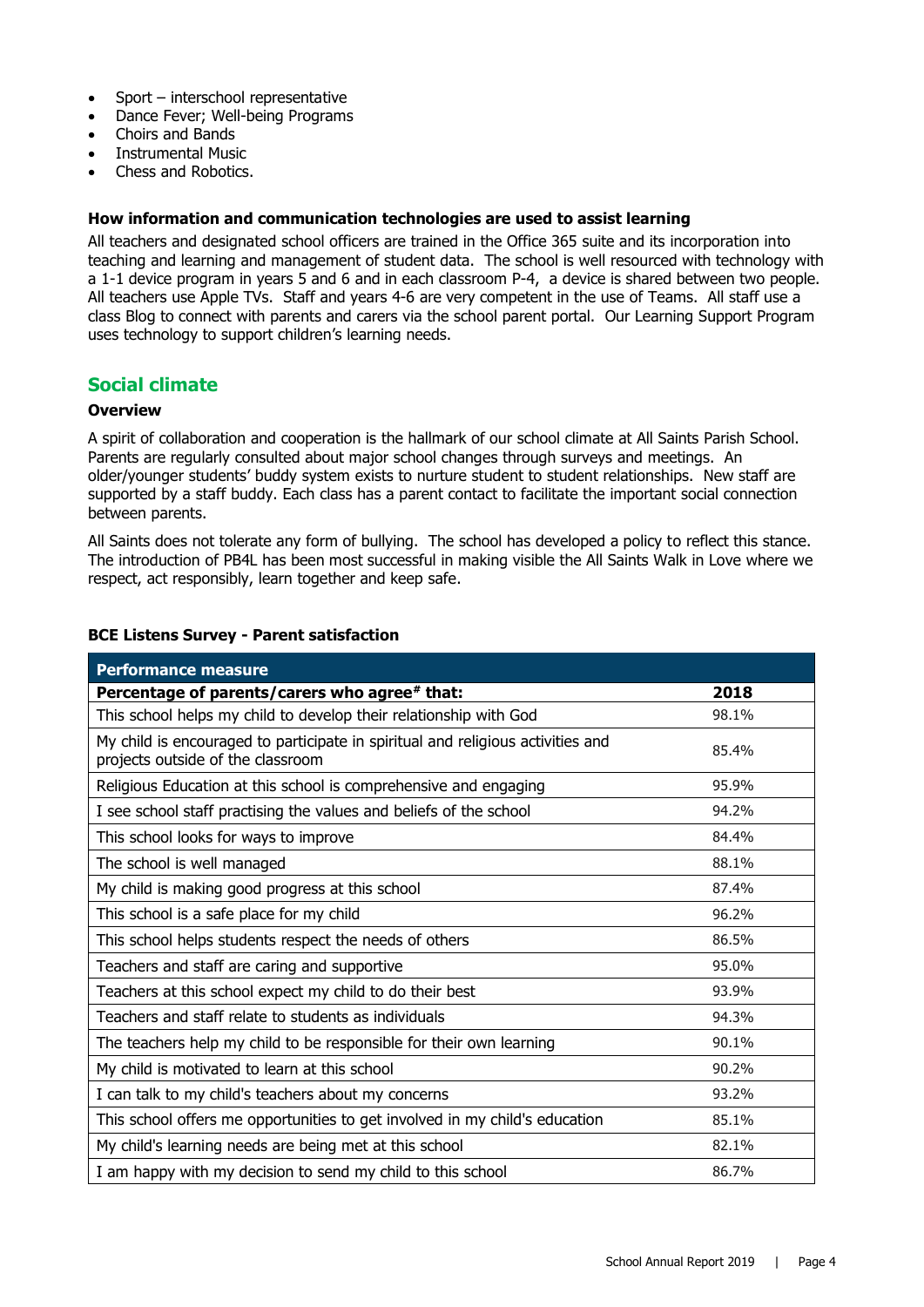#### **BCE Listens Survey - Student satisfaction**

| <b>Performance measure</b>                                                                                                      |       |
|---------------------------------------------------------------------------------------------------------------------------------|-------|
| Percentage of students who agree# that:                                                                                         | 2018  |
| At my school, I can express my beliefs                                                                                          | 88.4% |
| My school encourages all students to participate in spiritual and religious activities and<br>projects outside of the classroom | 92.6% |
| Religious Education at my school is interesting and engaging                                                                    | 83.6% |
| I see school staff practising the values and beliefs of my school                                                               | 86.2% |
| My school looks for ways to improve                                                                                             | 94.7% |
| Students at my school are encouraged to voice their concerns or complaints                                                      | 94.9% |
| Teachers treat students fairly at my school                                                                                     | 93.7% |
| Teachers recognise my efforts at school                                                                                         | 92.3% |
| I feel safe at school                                                                                                           | 95.2% |
| My school helps me to respect the needs of others                                                                               | 95.2% |
| I am happy to be at my school                                                                                                   | 89.4% |

#### **BCE Listens Survey - Staff satisfaction**

| <b>Performance measure</b>                                                                                                      |        |
|---------------------------------------------------------------------------------------------------------------------------------|--------|
| Percentage of staff who agree# that:                                                                                            | 2018   |
| This school helps me to develop my relationship with God                                                                        | 95.2%  |
| My school encourages all students to participate in spiritual and religious activities and<br>projects outside of the classroom | 98.4%  |
| Religious Education at this school is comprehensive and engaging                                                                | 90.2%  |
| I see school staff practising the values and beliefs of this school                                                             | 98.4%  |
| This school is well managed                                                                                                     | 100.0% |
| My concerns are taken seriously by the school                                                                                   | 98.3%  |
| This school is a safe place to work                                                                                             | 100.0% |
| This school has an inclusive culture                                                                                            | 100.0% |
| This school has a culture of striving for excellence                                                                            | 100.0% |
| All my students know I have high expectations of them                                                                           | 100.0% |
| I am proud to be a member of this school                                                                                        | 100.0% |
| Overall, I am happy with my decision to work at this school                                                                     | 100.0% |

# 'Agree' represents the percentage of respondents who Somewhat Agree, Agree or Strongly Agree with the statement.

DW = Data withheld to ensure confidentiality.

#### **Family and community engagement**

- Parents and Friends' Association
- Pastoral Advisory Board
- All Saints Facebook
- Parent Portal
- Fortnightly Newsletters
- Regular teacher/parent communication
- Celebrations of Learnings
- Weekly prayer liturgies and class Masses
- Weekly assemblies
- Parent assistance in classrooms and on excursions.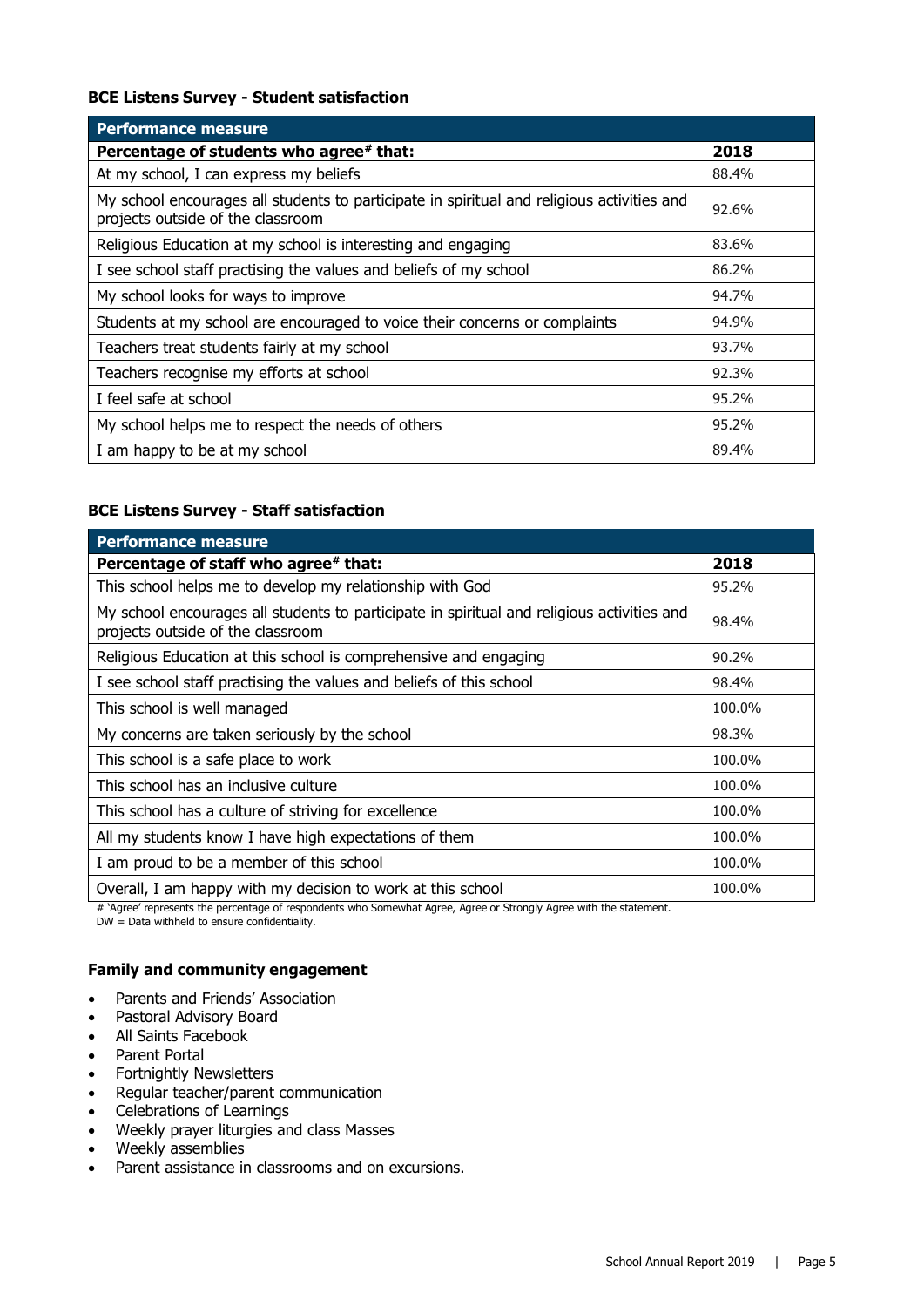#### **Environmental footprint**

#### **Reducing the school's environmental footprint**

This is the first year of reporting on the school's electricity usage. Responsible energy usage supports the school's efforts towards a living response to Pope Francis' Encyclical Laudato Si' Care for our Common Home.

Both staff and students are committed to ensuring Care for our Creation. We have reviewed our use of air conditioners and a strategic plan is in place to replace units. Signs are placed above all switches with advice on expectations in use of electricity are made very clear to staff. We are committed to following the advice of our recent audit.

| <b>Environmental footprint indicators</b> |                           |  |
|-------------------------------------------|---------------------------|--|
| Years                                     | <b>Electricity</b><br>kWh |  |
| 2019                                      | 135591                    |  |

#### **School funding**

#### **School income broken down by funding source**

School income, reported by financial year accounting cycle using standardized national methodologies and broken down by funding source is available via the [My School](http://www.myschool.edu.au/) website.

#### **How to access our income details**

- 1. Click on the My School link <http://www.myschool.edu.au/>.
- 2. Enter the school name or suburb of the school you wish to search.

| Find a school                   |              |                    | <b>Search website</b> |              |              |
|---------------------------------|--------------|--------------------|-----------------------|--------------|--------------|
| Search by school name or suburb |              |                    |                       |              | Go           |
| <b>School sector</b>            | $\checkmark$ | <b>School type</b> | $\checkmark$          | <b>State</b> | $\checkmark$ |

3. Click on 'View School Profile' of the appropriate school to access the school's profile.



4. Click on 'Finances' and select the appropriate year to view the school financial information.



Note: If you are unable to access the internet, please contact the school for a hard copy of the school's financial information.

# **Our staff profile**

#### **Workforce composition**

| <b>Description</b>    | <b>Teaching Staff</b> | Non-Teaching Staff |
|-----------------------|-----------------------|--------------------|
| Headcount             | 47                    | 36                 |
| Full-time Equivalents | 38.9                  | 21.6               |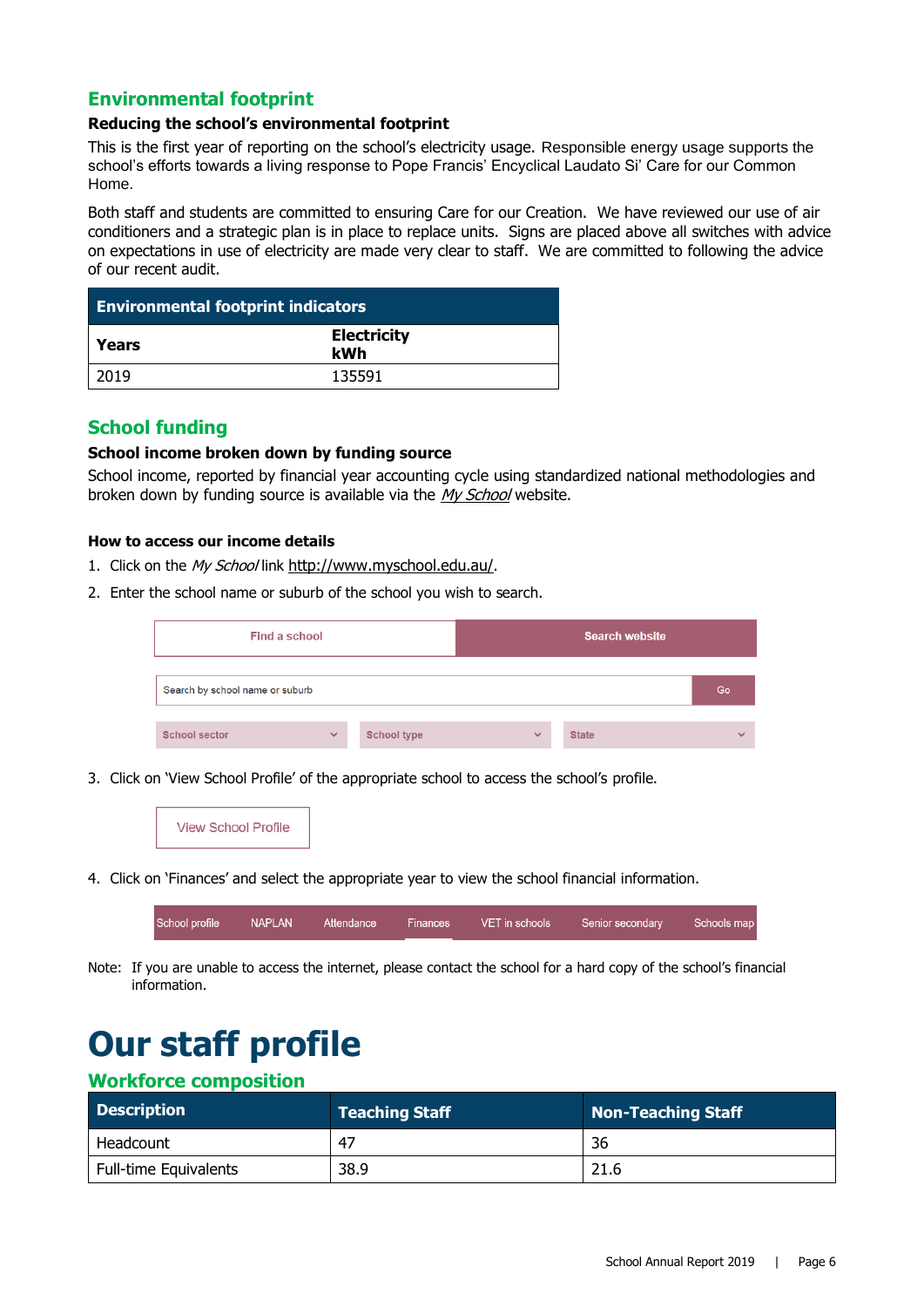#### **Qualifications of all teachers\***

| <b>Highest level of qualification</b> | Number of classroom teachers and school<br>leaders at the school |
|---------------------------------------|------------------------------------------------------------------|
| Doctorate                             | 0                                                                |
| <b>Masters</b>                        | 8                                                                |
| Graduate diploma etc.**               | 4                                                                |
| Bachelor degree                       | 33                                                               |
| Diploma                               |                                                                  |
| Certificate                           | 0                                                                |

\*Teaching staff includes School Leaders

\*\*Graduate diploma etc. includes graduate diploma, bachelor honours degree, and graduate certificate.

#### **Professional development**

#### **Expenditure on and teacher participation in professional development**

The total funds expended on teacher professional development in 2019 were \$79,546.

The major professional development initiatives are as follows:

- Phonics and Literacy in Context
- Catholic Social Teaching
- Staff Formation
- DISC Profiling
- Planning, Review and Response
- PB4L
- Digital Literacies.

The proportion of the teaching staff involved in professional development activities during 2019 was 100%.

#### **Staff attendance and retention**

#### **Average staff attendance**

**Student attendance**

| <b>Description</b>                                                    |       |
|-----------------------------------------------------------------------|-------|
| Staff attendance for permanent and temporary staff and school leaders | 96.1% |

#### **Proportion of staff retained from the previous school year.**

From the end of the previous school year, 98% of staff was retained by the school for the entire 2019.

### **Performance of our students**

| staacht attenaante                                                                |               |  |  |  |
|-----------------------------------------------------------------------------------|---------------|--|--|--|
| <b>Description</b>                                                                | $\frac{1}{2}$ |  |  |  |
| The overall attendance rate* for the students at this school                      | 93.1%         |  |  |  |
| Attendance rate for Aboriginal and Torres Strait Islander students at this school | 91.5%         |  |  |  |